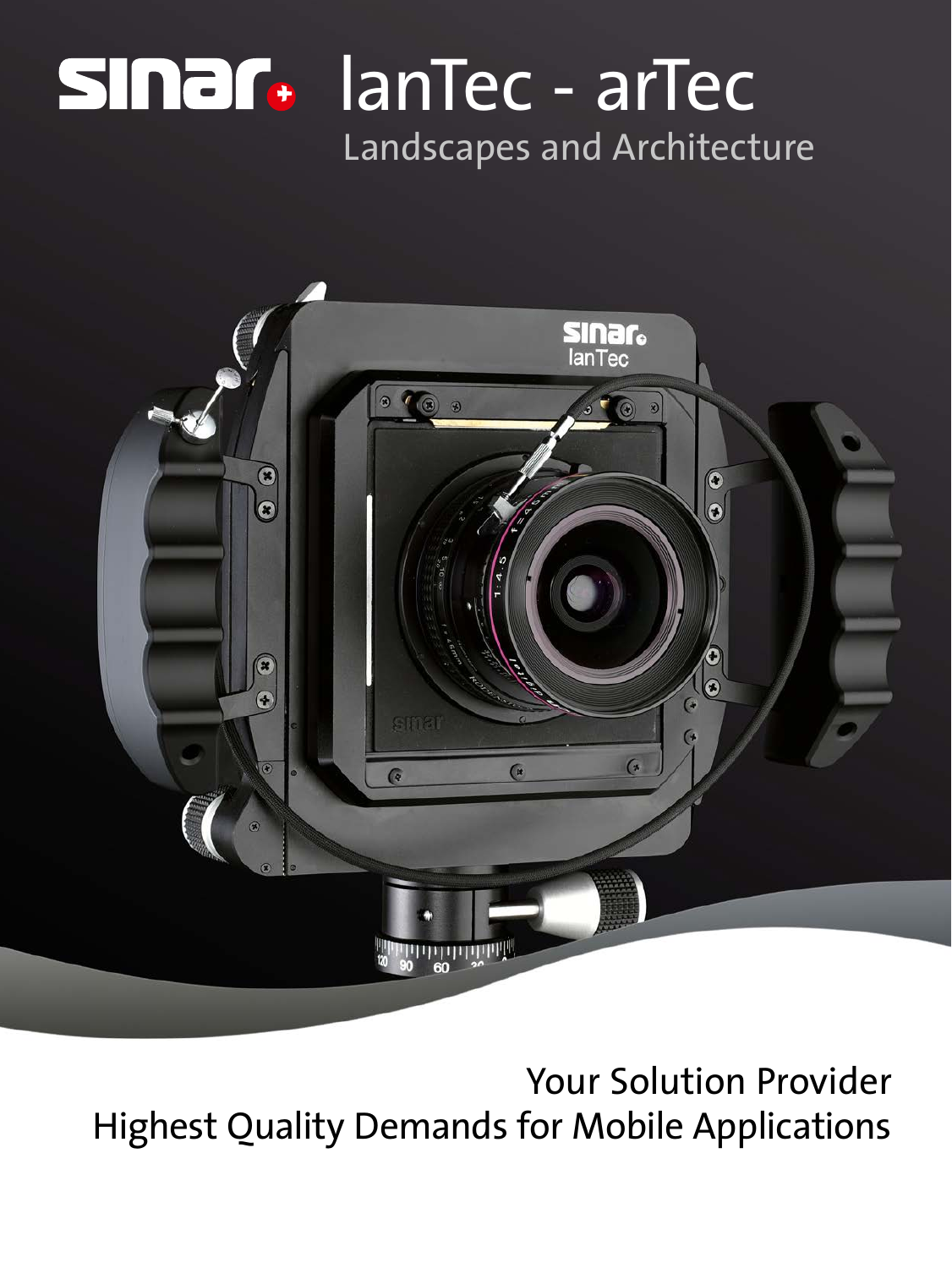# **Sinar** lanTec / arTec









# **Professional Camera Systems for Landscape- and Architectural Photography**

Mobile Sinar camera Systems establish standards in digital photography. Never before have camera systems been tailored so accurately to the particular requirements of professional architectural- and landscape photography. The results of intensive market survey are evident in every aspect. With its two camera models arTec and lanTec, Sinar offers two mobile camera systems that stand out for their superb manufacturing quality and precision. These unsurpassed precision mechanical masterpieces are the result of decades of experience in the meticulous manufacture of premium products for high-end photography. The perfect harmonization of highly precise mechanical components and advanced optics lead to images with unsurpassed detail sharpness.

#### Positioned Professionally

Integrated spirit levels assure precise perpendicular alignments on every axis. With that setting and with a 360° rotating tripod adapter, precise swings can be performed without losing the alignment. With that technique, perfect panoramas can be achieved with ease.



Spirit level arTec



Spirit level lanTec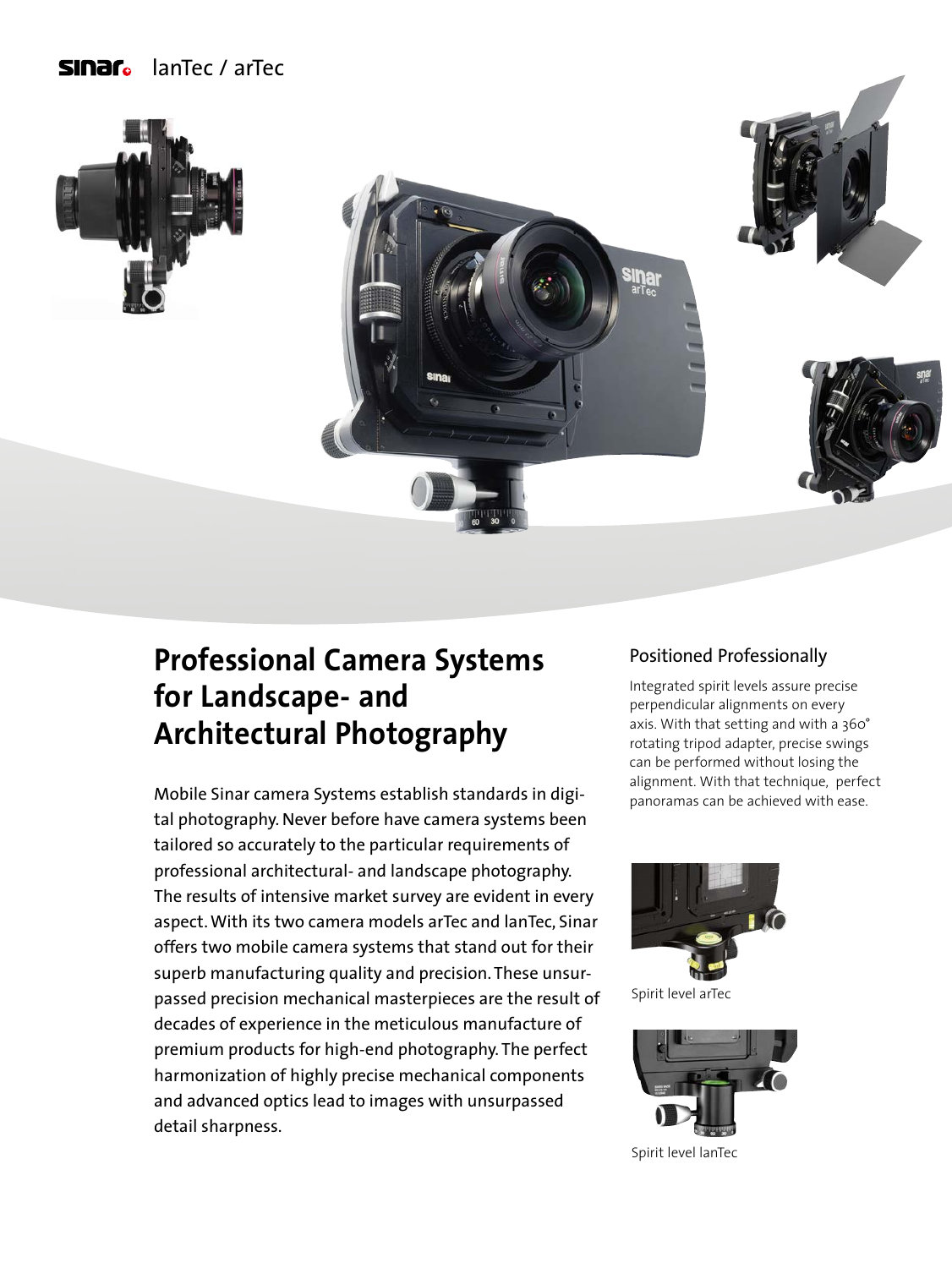### **Sinar** lanTec / arTec



#### Sinar Modularity

The modularity of Sinar products is popular and unique. It permits the use of individual components on different Sinar camera platforms. This versatility empowers the photographer with the highest possible investment security and with confidence in Sinar products.

#### **Security**

The Sinar arTec is the only camera with an integrated slider – the camera can be moved from the focusing mode to the exposure mode without the back having to be removed. The benefit of that feature of the Sinar arTec is absolute protection against the intrusion of dirt and wetness, as well as effective prevention of damage to the digital back.

#### Sinar lanTec

Thanks to its ergonomically shaped handles, the Sinar lanTec is immediately recognizable as a professional mobile camera solution. The balanced handling of the Sinar lanTec enables the photographer to create images of the highest quality, even in handheld operation, and this gives the Sinar lanTec a broad field of applications. The Apple iPhone and iPod touch can be connected to serve as viewfinders that provide brilliant images for composing and focusing.

## The Workflow-Oriented Camera System

The Sinar arTec and lanTec models fit seamlessly in the universal Sinar System and they allow a simple workflow with maximal flexibility. An investment that pays for itself!

The two Sinar camera systems feature excellent user friendliness and precision that is evident trough the superb image quality. The Sinar software encompasses unique tools that are particularly useful in architectural applications and that provide optimal support for the workflow of the architectural photographer. The Sinar arTec has the same mechanical interface as current medium format cameras and the Sliding Adapter of the Sinar p3 view camera. That makes it easy to adapt all digital backs to change from an architectural- to a medium format- and to a view camera. In addition, many accessories from the universal Sinar System can also be used on the Sinar arTec and lanTec cameras.